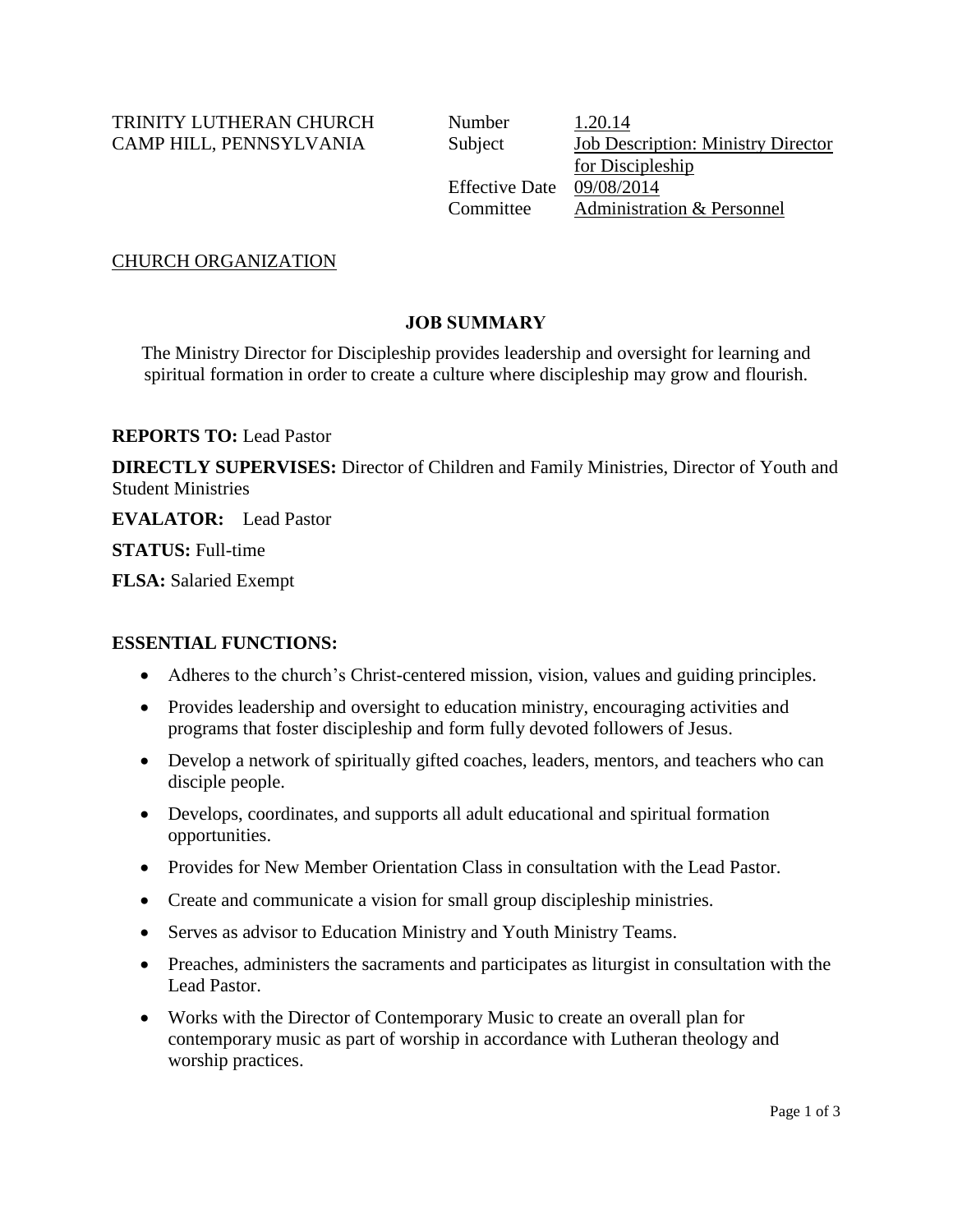TRINITY LUTHERAN CHURCH CAMP HILL, PENNSYLVANIA

| Number                | 1.20.14                                   |
|-----------------------|-------------------------------------------|
| Subject               | <b>Job Description: Ministry Director</b> |
|                       | for Discipleship                          |
| <b>Effective Date</b> | 09/08/2014                                |
| Committee             | Administration & Personnel                |
|                       |                                           |

# CHURCH ORGANIZATION

# **OTHER RESPONSIBILITIES:**

- Provides short-term counseling services in cooperation with the other pastoral staff.
- Shares in the on-call-rotation among pastoral staff for weekends only.
- Assists in the identification and recruitment of lay leaders for the furthering of the mission and ministry.
- Conducts weddings, baptisms, and funerals, including advance counseling.
- Engages regularly in continuing education, professional development, and personal enrichment, through academic study and professional conferences.
- Participates in staff meetings and retreats.
- Assumes other duties or roles as assigned by the Lead Pastor.

# **MINIMUM QUALIFICATIONS:**

- M.Div. degree
- Ordained in ELCA or ecumenical partner
- Demonstrated competences in leadership, management, teaching and preaching.

### **PHYSICAL REQUIREMENTS:**

- Ability to communicate in public
- Ability to listen to staff, members, and community

### **CORE COMPETENCIES:**

**Mission Ownership**

Demonstrates understanding, and is fully supportive, of the mission and vision of the church by leading and teaching others, and identifying opportunities for fulfilling it.

# **Spiritual Maturity**

Consistently practices discipleship, servant leadership, and spiritual growth.